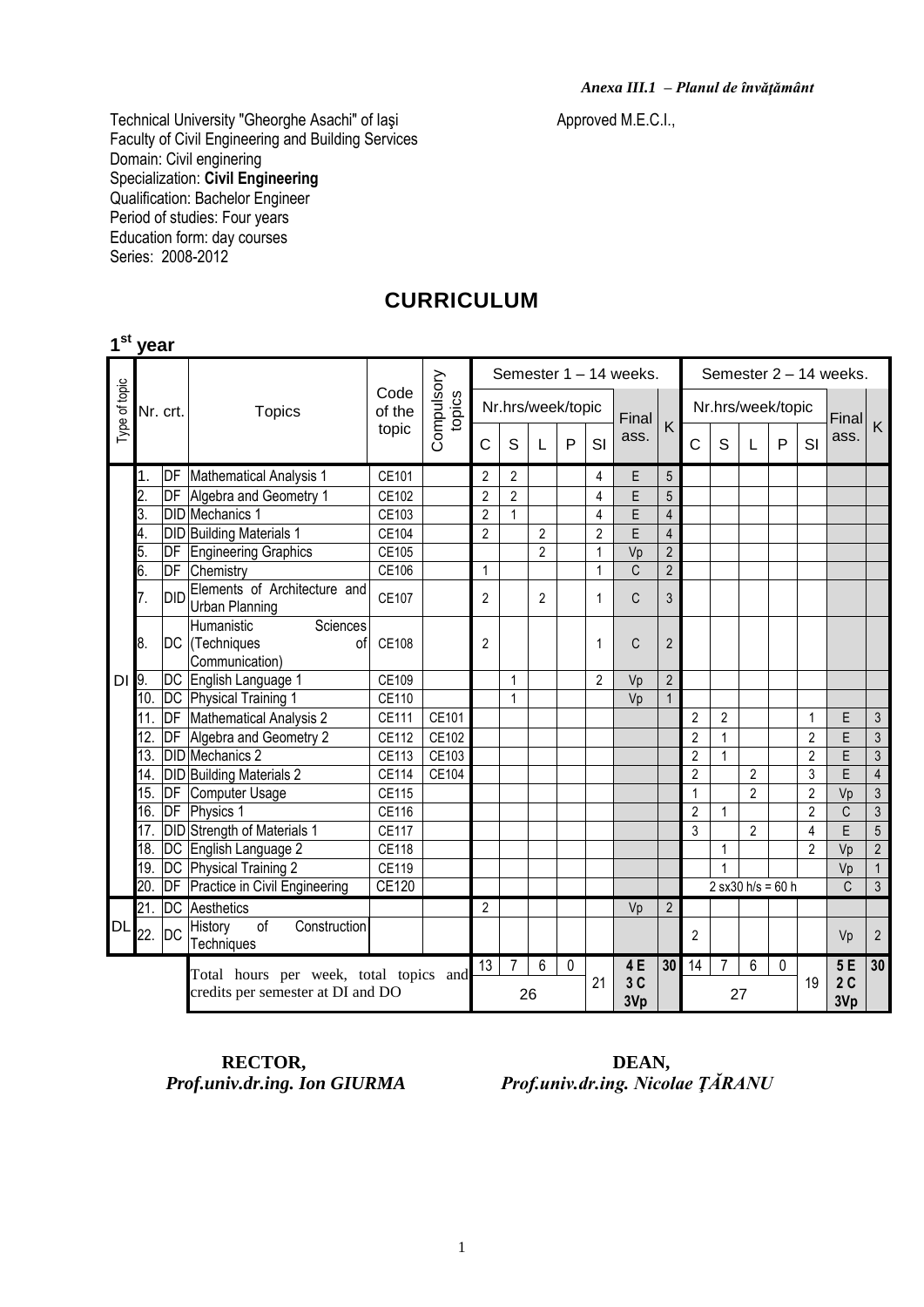Technical University "Gheorghe Asachi" of Iaşi Antonical Approved M.E.C.I., Faculty of Civil Engineering and Building Services Domain: Civil enginering Specialization: **Civil Engineering** Qualification: Bachelor Engineer Period of studies: Four years Education form: day courses Series: 2008-2012

### **CURRICULUM**

#### **2 nd year**

|               |     |            |                                                                             | Code<br>of the | Compulsory<br>topics |                |                |                   |    |                | Semester 3 - 14 weeks.  |                 | Semester 4 - 14 weeks. |                |                     |                |                |                |                |
|---------------|-----|------------|-----------------------------------------------------------------------------|----------------|----------------------|----------------|----------------|-------------------|----|----------------|-------------------------|-----------------|------------------------|----------------|---------------------|----------------|----------------|----------------|----------------|
| Type of topic |     | Nr. crt.   | <b>Topics</b>                                                               |                |                      |                |                | Nr.hrs/week/topic |    |                | Final                   |                 | Nr.hrs/week/topic      |                |                     |                |                | Final          |                |
|               |     |            |                                                                             | topic          |                      | Ċ              | S              |                   | P  | SI             | ass.                    | K               | Ć                      | S              |                     | $\mathsf{P}$   | SI             | ass.           | K              |
|               | 1.  | <b>DID</b> | Statics of Constructions 1                                                  | CC201          |                      | 3              |                | $\overline{2}$    |    | 5              | E                       | $6\phantom{.}6$ |                        |                |                     |                |                |                |                |
|               | 2.  | DF         | <b>Descriptive Geometry</b>                                                 | CC202          |                      | $\overline{2}$ | 1              |                   |    | $\overline{2}$ | E                       | $\overline{4}$  |                        |                |                     |                |                |                |                |
|               | 3.  | DF         | Infographics AutoCad                                                        | CC203          |                      | $\mathbf{1}$   |                | $\overline{2}$    |    | $\overline{2}$ | $\overline{C}$          | $\mathfrak{Z}$  |                        |                |                     |                |                |                |                |
|               | 4.  | DF         | Physics 2                                                                   | CC204          | CC116                | $\mathbf{1}$   | $\mathbf{1}$   |                   |    | $\overline{2}$ | $\overline{C}$          | $\overline{3}$  |                        |                |                     |                |                |                |                |
|               | 5.  | <b>DID</b> | Strength of Materials 2                                                     | CC205          | <b>CC117</b>         | $\overline{3}$ |                | $\overline{2}$    |    | $\overline{5}$ | $\overline{E}$          | $\overline{6}$  |                        |                |                     |                |                |                |                |
|               | 6.  | <b>DID</b> | Environmental Engineering                                                   | CC206          |                      | $\overline{2}$ |                | 1                 |    | $\overline{2}$ | $\overline{\mathsf{E}}$ | $\overline{4}$  |                        |                |                     |                |                |                |                |
|               | 7.  | DC         | Economics                                                                   | CC207          |                      | $\overline{2}$ |                |                   |    | 1              | $\overline{C}$          | $\overline{2}$  |                        |                |                     |                |                |                |                |
|               | 8.  | DC         | English Language 3                                                          | <b>CC208</b>   |                      |                | $\mathbf{1}$   |                   |    | $\overline{2}$ | Vp                      | $\mathbf{1}$    |                        |                |                     |                |                |                |                |
|               | 9.  | <b>DC</b>  | Physical Training 3                                                         | CC209          |                      |                | $\overline{1}$ |                   |    |                | Vp                      | $\mathbf{1}$    |                        |                |                     |                |                |                |                |
|               |     | 10. DID    | Statics of Constructions 2                                                  | CC210          | CC201                |                |                |                   |    |                |                         |                 | 3                      |                | $\overline{2}$      |                | 5              | E              | $6\phantom{1}$ |
| <b>DI</b>     |     | 11. DID    | Theory of Elasticity and<br>Plasticity                                      | CC211          |                      |                |                |                   |    |                |                         |                 | 2                      |                | 1                   |                | 2              | E              | 3              |
|               |     | 12. DID    | Reinforced Concrete                                                         | CC212          |                      |                |                |                   |    |                |                         |                 | 2                      |                | 1                   |                | $\overline{2}$ | F              | 3              |
|               |     | 13. DID    | <b>Buildings</b>                                                            | CC213          |                      |                |                |                   |    |                |                         |                 | $\overline{2}$         |                |                     | $\overline{2}$ | 3              | Ē              | $\overline{4}$ |
|               |     | 14. DID    | Engineering Geology                                                         | CC214          |                      |                |                |                   |    |                |                         |                 | 1                      |                | 1                   |                | $\overline{2}$ | C              | 3              |
|               |     | 15. DID    | Hydraulics                                                                  | CC215          |                      |                |                |                   |    |                |                         |                 | $\overline{2}$         |                | $\overline{1}$      |                | $\overline{2}$ | $\overline{C}$ | $\overline{3}$ |
|               |     | $16.$ DID  | Surveying                                                                   | CC216          |                      |                |                |                   |    |                |                         |                 | $\overline{2}$         |                | $\overline{2}$      |                | 1              | E              | $\overline{3}$ |
|               | 17. | DC         | English Language 4                                                          | CC217          |                      |                |                |                   |    |                |                         |                 |                        | 1              |                     |                | $\overline{2}$ | Vp             | $\mathbf{1}$   |
|               |     | $18.$ DC   | Physical Training 4                                                         | CC218          |                      |                |                |                   |    |                |                         |                 |                        | 1              |                     |                | $\overline{2}$ | Vp             | $\overline{2}$ |
|               |     | 19. DID    | <b>Land Surveying Practical</b><br>Training                                 | CC219          |                      |                |                |                   |    |                |                         |                 |                        |                | $2$ sx30 h/s = 60 h |                |                | C              | 3              |
|               |     | 20. DF     | <b>Statistics</b>                                                           |                |                      | 2              | $\overline{2}$ |                   |    |                | Vp                      | $\overline{2}$  |                        |                |                     |                |                |                |                |
| <b>DL</b>     |     | 21. DID    | Programming Languges<br>(JAVA)                                              |                |                      |                |                |                   |    |                |                         |                 |                        |                | 3                   |                |                | Vp             | $\overline{2}$ |
|               |     |            |                                                                             |                |                      | 14             | 4              | 7                 | 0  |                | 4E                      | 30 <sup>1</sup> | 14                     | $\overline{2}$ | 8                   | 2              |                | 5E             | 30             |
|               |     |            | Total hours per week, total topics and<br>credits per semester at DI and DO |                |                      | 25             |                |                   | 22 | 3C<br>2Vp      |                         | 26              |                        |                |                     | 20             | 3C<br>2Vp      |                |                |

**RECTOR, DEAN,** *Prof.univ.dr.ing. Ion GIURMA Prof.univ.dr.ing. Nicol* 

 $Proof.$ *univ.dr.ing. Nicolae ŢĂRANU*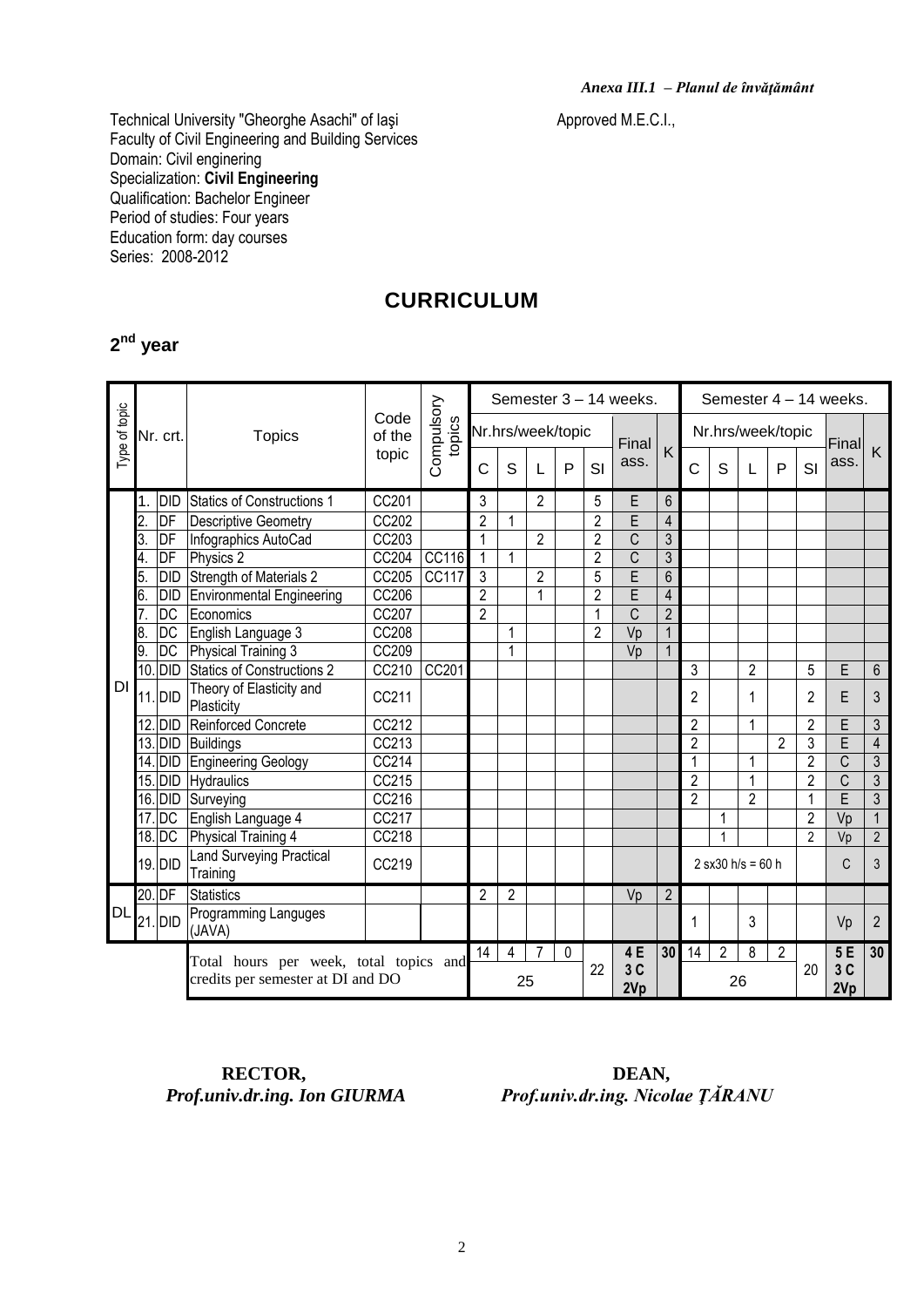Technical University "Gheorghe Asachi" of Iaşi Annuncus Approved M.E.C.I., Faculty of Civil Engineering and Building Services Domain: Civil enginering Specialization: **Civil Engineering** Qualification: Bachelor Engineer Period of studies: Four years Education form: day courses Series: 2008-2012

### **CURRICULUM**

|               | $3rd$ year  |            |                                                                             |                |                      |                        |   |                |                       |                |       |                |                   |                        |    |                |                |                         |                |  |
|---------------|-------------|------------|-----------------------------------------------------------------------------|----------------|----------------------|------------------------|---|----------------|-----------------------|----------------|-------|----------------|-------------------|------------------------|----|----------------|----------------|-------------------------|----------------|--|
|               | Nr.<br>crt. |            |                                                                             |                |                      | Semester 5 - 14 weeks. |   |                |                       |                |       |                |                   | Semester 6 - 14 weeks. |    |                |                |                         |                |  |
| Type of topic |             |            | <b>Topics</b>                                                               | Code<br>of the | Compulsory<br>topics | Nr.hrs/week/topic      |   |                |                       |                | Final |                | Nr.hrs/week/topic |                        |    |                |                | Final                   | K              |  |
|               |             |            |                                                                             | topic          |                      | C                      | S |                | P                     | SI             | ass.  | K              | $\overline{C}$    | S                      |    | P              | SI             | ass.                    |                |  |
|               | 1.          |            | <b>DID Elements of Steel Structures 1</b>                                   | CE301          |                      | 2                      |   | 1              |                       | $\overline{2}$ | E     | 3              |                   |                        |    |                |                |                         |                |  |
|               | 2.          |            | DS Technology of Constructions 1                                            | CE302          |                      | $\overline{2}$         |   | 1              |                       | $\overline{2}$ | C     | $\overline{3}$ |                   |                        |    |                |                |                         |                |  |
|               | 3.          |            | <b>DID Structural Dynamics</b>                                              | CE303          |                      | $\overline{2}$         |   | $\overline{2}$ |                       | 4              | Ē     | 5              |                   |                        |    |                |                |                         |                |  |
|               | 4.          | DF         | Numerical Methods in<br>Engineering                                         | CE304          |                      | 2                      |   | 1              |                       | 3              | C     | $\overline{4}$ |                   |                        |    |                |                |                         |                |  |
|               | 5.          | <b>DID</b> | Reinforced and Prestressed<br>Concrete                                      | CE305          |                      | 2                      |   |                | 2                     | 4              | E     | 5              |                   |                        |    |                |                |                         |                |  |
|               | 6.          |            | <b>DID Geotechnics</b>                                                      | CE306          |                      | 3                      |   | 1              |                       | 4              | E     | 5              |                   |                        |    |                |                |                         |                |  |
| <b>DI</b>     | 7.          |            | <b>DID Civil Constructions</b>                                              | CE307          |                      | $\overline{2}$         |   |                | 2                     | 4              | Ē     | 5              |                   |                        |    |                |                |                         |                |  |
|               | 8.          |            | DS Earthquake Engineering                                                   | CE308          |                      |                        |   |                |                       |                |       |                | $\overline{2}$    |                        | 1  |                | 2              | E                       | $\overline{2}$ |  |
|               | 9.          |            | <b>DID Finite Element Analysis</b>                                          | CE309          |                      |                        |   |                |                       |                |       |                | $\overline{2}$    |                        | 1  |                | $\overline{2}$ | $\overline{C}$          | $\overline{2}$ |  |
|               | 10          |            | <b>DID Elements of Steel Structures 2</b>                                   | CE310          | CE301                |                        |   |                |                       |                |       |                | $\overline{2}$    |                        |    | $\overline{2}$ | 3              | $\overline{\mathsf{E}}$ | $\overline{2}$ |  |
|               | 11          | <b>DS</b>  | Technology of Constructions 2                                               | CE311          | CE302                |                        |   |                |                       |                |       |                | $\overline{2}$    |                        | 1  |                | $\overline{2}$ | E                       | $\overline{2}$ |  |
|               | 12.         | <b>DS</b>  | Foundations                                                                 | CE312          |                      |                        |   |                |                       |                |       |                | 3                 |                        |    | $\overline{2}$ | 3              | E                       | $\overline{3}$ |  |
|               |             | $13.$ DS   | Timber Structures                                                           | CE313          |                      |                        |   |                |                       |                |       |                | $\overline{2}$    |                        |    | $\mathbf{1}$   | 3              | C                       | $\overline{2}$ |  |
|               |             |            | 14. DID Economy and Legislation                                             | CE314          |                      |                        |   |                |                       |                |       |                | $\overline{2}$    |                        | 1  |                | $\overline{2}$ | $\overline{C}$          | $\overline{2}$ |  |
|               |             | 15. DID    | <b>Technology and Management</b><br><b>Practical Training</b>               | CE315          |                      |                        |   |                |                       |                |       |                | $4sx30h/s = 120h$ |                        |    |                |                | C                       | 3              |  |
|               |             |            | DO 16. DS Optional 1                                                        | CE316          |                      |                        |   |                |                       |                |       |                | 2                 |                        |    |                |                | Vp                      | $\mathfrak{Z}$ |  |
|               |             | $17.$ DID  | Programming Languages<br>(MATLAB)                                           |                |                      | 1                      |   | 3              |                       |                | Vp    | $\overline{2}$ |                   |                        |    |                |                |                         |                |  |
| <b>DL</b>     |             |            | 18. DID Databases                                                           |                |                      |                        |   |                |                       |                |       |                | $\overline{2}$    |                        | 1  |                |                | Vp                      | $\overline{2}$ |  |
|               |             |            | 19. DC Advanced English Language                                            |                |                      |                        | 2 |                |                       |                | Vp    | $\overline{2}$ |                   | 2                      |    |                |                | Vp                      | $\overline{2}$ |  |
|               |             |            |                                                                             |                |                      | 15                     | 0 | 6              | 4                     |                | 5E    | 30             | 17                | 0                      | 5  | 5              |                | 4E                      | 30             |  |
|               |             |            | Total hours per week, total topics and<br>credits per semester at DI and DO | 25             |                      |                        |   | 23             | 2C<br>0V <sub>p</sub> |                | 26    |                |                   |                        | 17 | 4 C<br>1Vp     |                |                         |                |  |

Opt.1 Hygrothermics and Acoustics of Buildings Structural Shapes for Building

# **RECTOR, DEAN,**

*Prof.univ.dr.ing. Ion GIURMA Prof.univ.dr.ing. Nicolae ŢĂRANU*